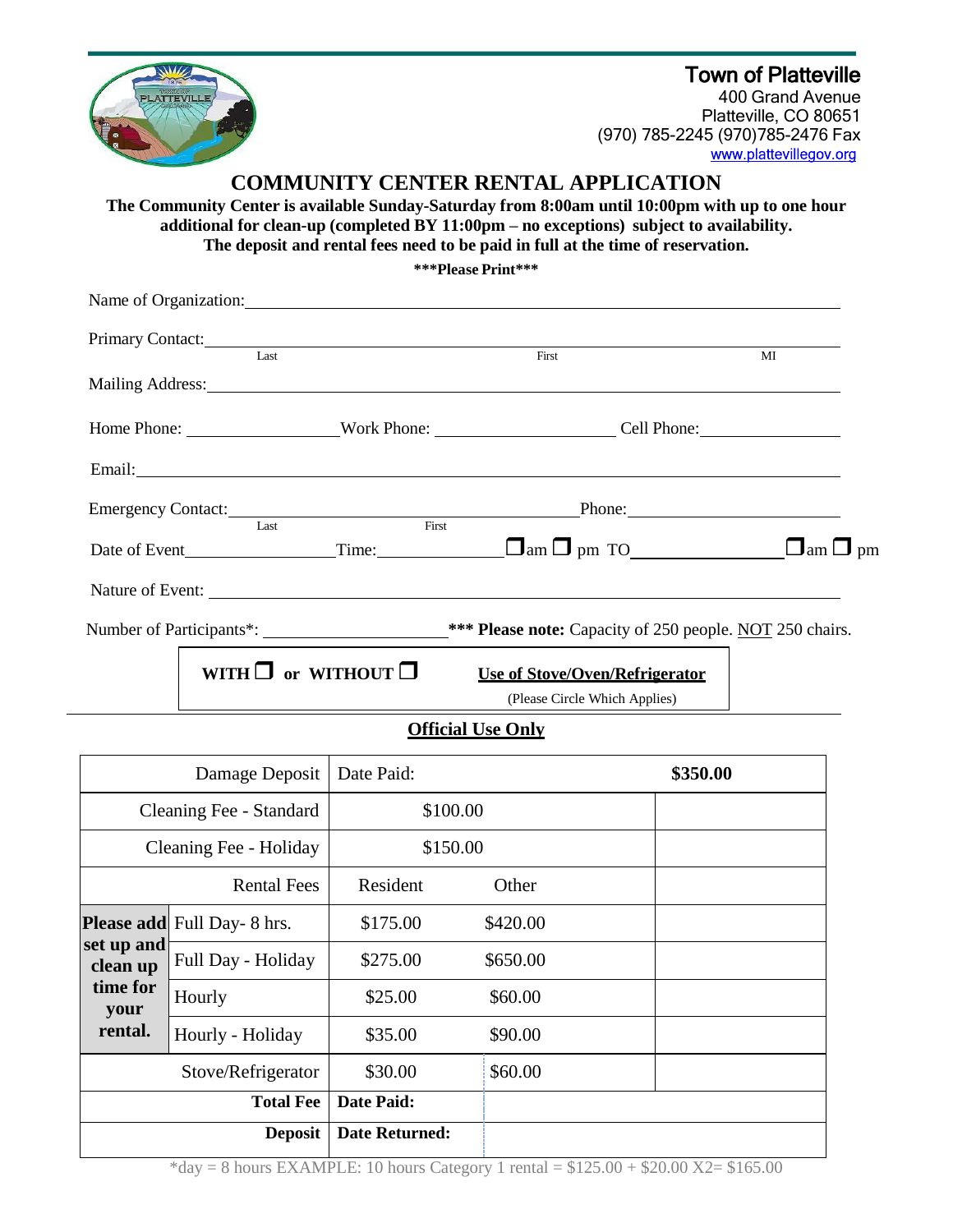# **COMMUNITY CENTER RENTAL AGREEMENT**

**Alcohol:** Possession/Consumption of alcohol in the Community Center building or on the adjoining grounds will be considered on a case by case basis, and if allowed, proper permitting will be required from the Town. **Rental applications requesting alcohol MUST be submitted at least twenty days prior to the event. Unauthorized consumption or use of alcohol at the Community Center shall result in the forfeiture of the entire damage deposit and may result in additional criminal violations issued to the rental applicant and other violators.**

### **No Smoking. No use of marijuana in any form allowed at Town facilities.**

**Holidays:** Holiday rentals will be available with payment of the holiday rental fee.

**Open/Close Procedures:** Applicant is responsible for set up and clean up for their event, and time to complete these activities is NOT automatically included in the rental agreement - schedule additional time as needed to set up and clean up, including wiping down and replacing tables and chairs used during the event in the appropriate storage racks. Basic cleaning supplies will be available if needed. **The cleaning fee is assessed for thorough cleaning before and after events.** The condition of the facility will be assessed by both staff and rental customer at a required pre and post event walk-through. **Damage deposits are held** for any excess cleaning that is required following the rental, *i.e.* scuffs on the floors, tape on walls, **trash not placed in appropriate receptacles, excessive debris (such as decorations), or to repair physical damage to the facility.**

**NOTE: Kitchen sinks DO NOT have garbage disposals. Remove food particles and place in trash.**

**Payment Policy:** Full payment is due at the time at reservation.

**Cancellation Policy / Changes:** Refund of rental fees will be granted for events cancelled five (5) working days prior to the event. Events cancelled a minimum of forty-eight (48) hours prior to the event, will be refunded 50% of the rental fee. Rental fees will not be refunded if the event is cancelled less than fortyeight (48) hours in advance. It is not always possible to accommodate changes at the last minute. Please contact Town Hall at least five (5) days in advance for changes, additions, etc. If the rental goes beyond the scheduled ending time, an additional fee will apply.

**Responsible Party:** The responsible party must be eighteen (18) years of age at the time of booking; twenty-one (21) years of age if filed in conjunction with the Public Facility Alcohol Permit.

The applicant and/or sponsoring organization agrees to use the Community Center building according to Town policy and administrative regulations, and further agrees to pay for repair or replacement at the Town's discretion for damage to the facility and/or equipment.

The applicant and sponsoring organization hereby agrees to indemnify and hold harmless the Town of Platteville and, its officials and employees for damage or loss of property in the Community Center. The applicant and sponsoring organization also agrees to release the Town of Platteville from any liability for injury or death of any person arising from the utilization of the Community Center. The applicant and sponsoring organization agrees to be legally responsible for the conduct and control of both patrons and participants and agrees to be financially responsible for any damages or injuries incurred arising from the utilization of the Community Center.

## **I have read, understand, and agree to all the terms and conditions set forth above.**